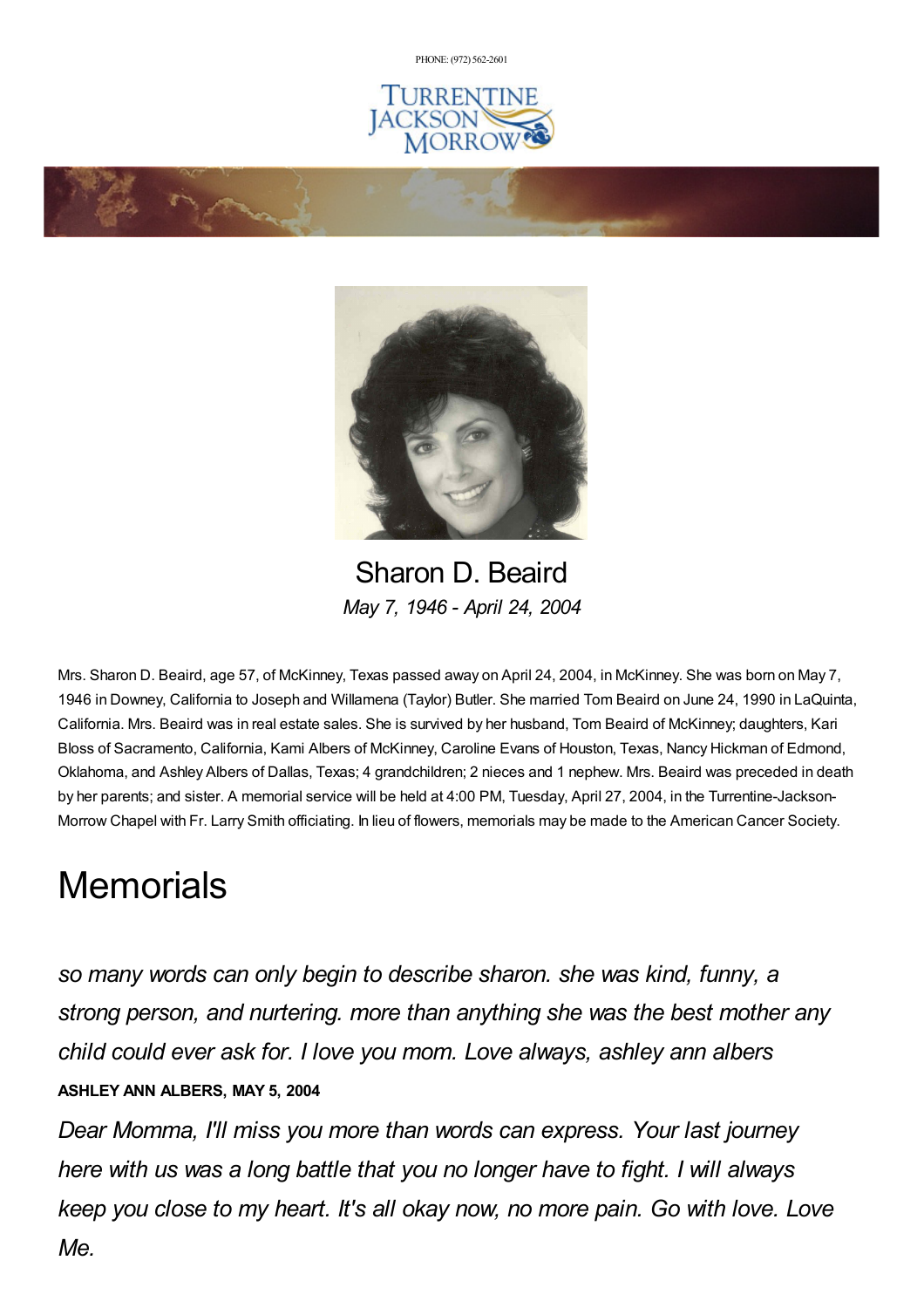*Tom and family...I am so sorry for your loss. You are in my thoughts and prayers. Anne*

**ANNE SADOVSKY, APRIL 26, 2004**

*Kami, I am sorry for your loss. My prayers are for you and your family to cherish your Mother's gifts of love and life and have peace. Debbie Locke* **DEBBIE LOCKE, APRIL 26, 2004**

*Tom - Bad news travels. It seems quite impersonal to send condolences this way, especially when the loss of someone you loved so dearly is the most personal of events - yet I don't have a mailing address and several of us want you to know we're thinking of you. Pat and I saw Nick and Jennifer a few weeks ago and inquired about Sharon, so today's news is not a surprise. Given the circumstances of her health, we are all just so terribly sorry that she and you had to endure so much. Best regards to you and your family, Gene, Patrick Curry, Frances and Howard Newton, Hazel Wheeler, Newton and Barbara Wheeler, Marie Madden and Staff.*

**GENE NEWTON CURRY, APRIL 26, 2004**

*My thoughts and prayers are with you, hoping you will find peace in you good memories.*

**PATRICIA DODSON, APRIL 26, 2004**

*My prayers go out to Sharon's family. I just checked my '64 Downey High Yearbook and confirmed it, I graduated with Sharon, on 6-19-64, "Class of 64" and I remember Sharon and seem to remember we had a class or two together. Sharon is one of the many classmates I never saw again after we graduated. Cancer has touched my life also. In 1994 I married Ruth Kerr, another 1964 Downey High graduate, who lost her battle with breast cancer in Dec of 1997. I moved from So Calif to Texas in 2002 to get married and now live in Rowlett Texas with my wife Glenda.*

**RICHARD TULLIUS, APRIL 26, 2004**

*Kami, I am so sorry for your loss, and relieved that your Mom is no longer suffering. My thought are with you. If I can be of any help, let me know. Joanne*